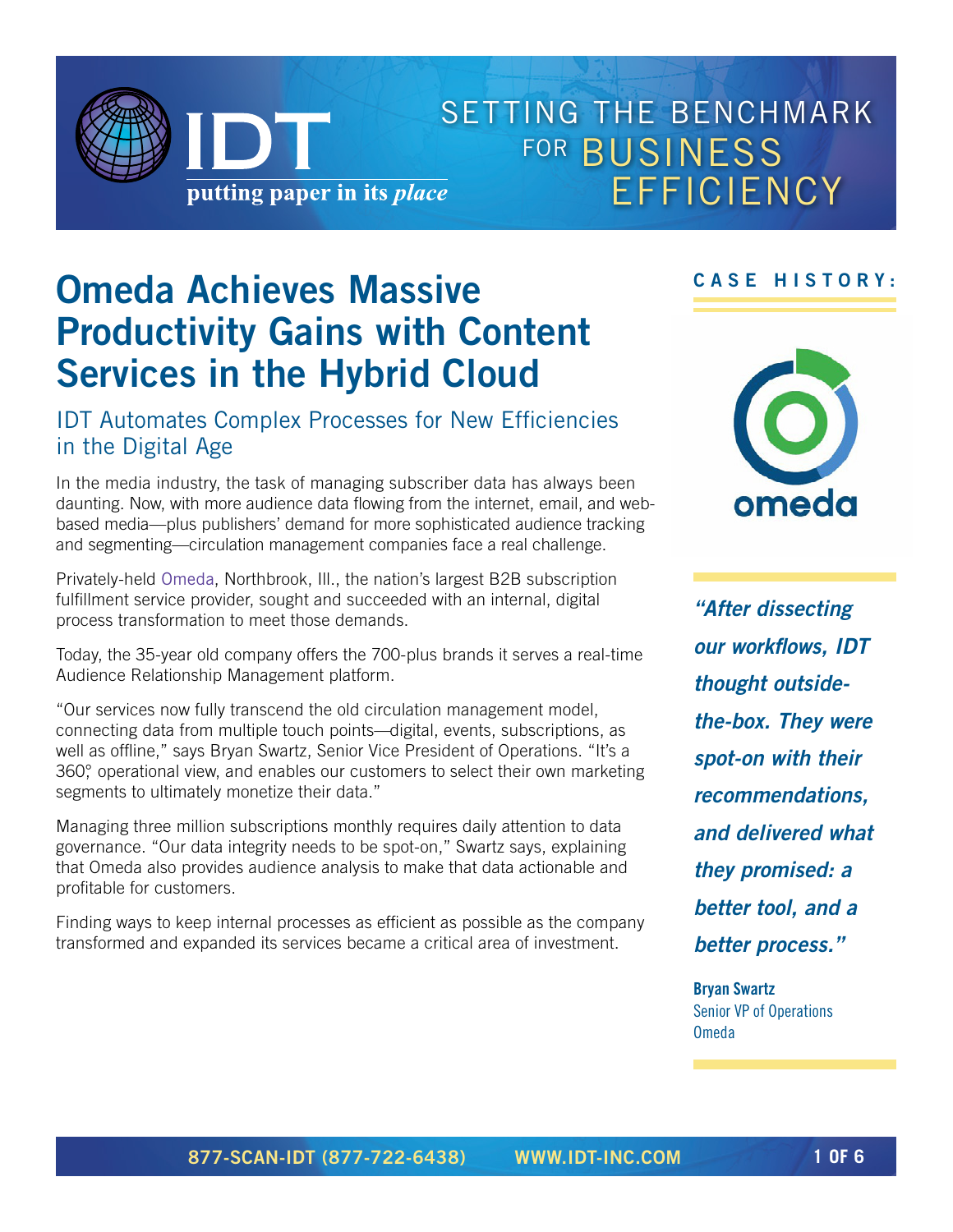## **Streamlining a Dated System**

Omeda's business process for capturing and processing audience data coming from the various channels is complex, combining internal staff with an outsourced data entry service—a process that requires files to be continuously compiled, moved, completed and then returned—all in a timely manner.

Subscription data is imaged in-house and sent to the service in daily batches via email for transformation into spreadsheets. Spreadsheets then return to Omeda for customer access, tracking and billing.

To support this process, Omeda developed and coded its own software and expanded on it as its business evolved.

When in 2016 it acquired Hallmark Data Systems, a provider of complementary marketing services for media owners, Omeda inherited two software technologies: [CAPSYS® CAPTURE](http://www.capsystech.com/static.asp?path=4760), used to electronically capture documents and data, and [OnBase by Hyland,®](https://www.onbase.com) an enterprise information platform that combines information management, process automation & case management capabilities.

This meant Omeda now had two systems that processed customer data in a completely different way.

Even before the acquisition, the limits of Omeda's homegrown software were apparent: the workflow process had far too many manual touch points; and there was no formal technical support or ongoing development in place to meet the demands of their growing business.

"With our legacy imaging software, we were imaging and sending 100 plus batches daily, with each batch requiring 30-45 minutes to prepare from start to finish," explains Renee Sigfred, Omeda's Processing Manager. "When the files were returned, the reconciliation process required manual intervention."

Given these limitations, and the inherent advantages of Hallmark's technology, Omeda's management decided to go forward using the branded software to combine customer data from both companies into a single, more efficient information management and automated workflow solution.

Omeda engaged Hallmark's original consultant and solution provider, [Integrated](https://www.idt-inc.com)  [Document Technologies](https://www.idt-inc.com) (IDT), Itasca, Ill., to assess, review and recommend a strategy to utilize the combined strengths of CAPSYS CAPTURE & OnBase software to improve daily operations and meet their evolving needs.

## **Content Services in Hybrid Cloud**

Efficiency, proper technical support and long term cost-savings were key requests made by Swartz and the Omeda Processing Team.

"We were looking for a systematic process to track data being sent to our vendors; opposed to our manual process," notes Sigfred.





*"The entire IDT team was 100 percent committed to understanding our business first, instead of just trying to sell us a piece of software."* 

**Renee Sigfred** Processing Manager Omeda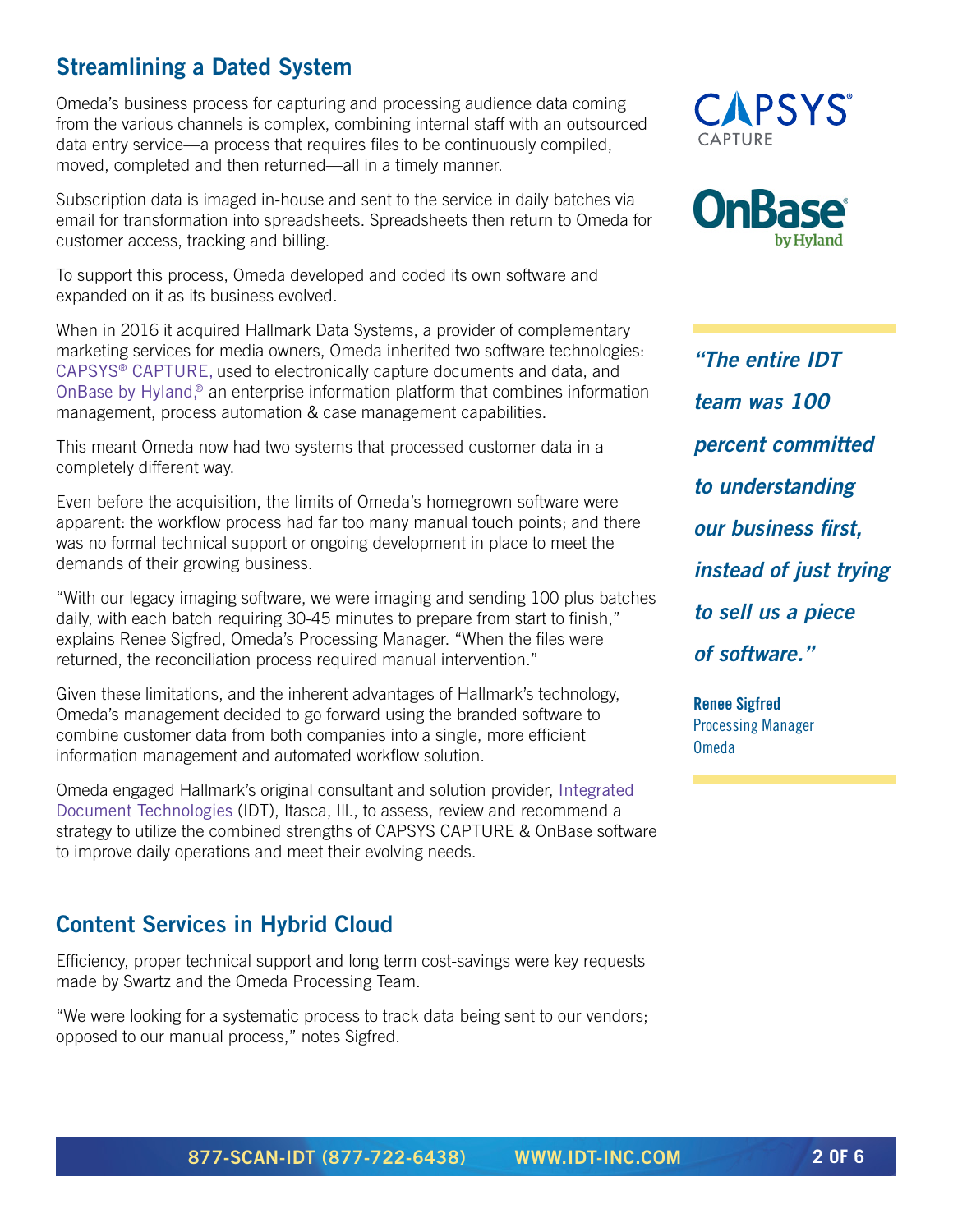IDT's team worked closely with Omeda to dissect the current workflow processes and determine how to eliminate as many manual steps as possible.

"IDT's team came in and sat at the desks of our operators to understand all of the steps they went through to process the data. That was something I did not expect," explains Swartz. "We are a complex business servicing the unique needs of many customers. It's not easy for someone from the outside to digest what we do. The entire IDT team was 100 percent committed to understanding our business first, instead of just trying to sell us a piece of software."

Following its analysis, IDT returned with a new vision for Omeda's business workflow and software recommendations to solve their specific challenges.

"Understanding our unique business challenges is an important initial step for us to solve problems. We've seen hundreds of workflows in a variety of industries, and there are almost as many available products to solve them," says Mike Nolfo, president of IDT. "For Omeda, our goal was to replace a multi-step, error-prone process with a streamlined, automated solution that leveraged the investment in content services technology already gained by the acquisition."

IDT's recommendation was to move both the OnBase content services software and the CAPSYS CAPTURE data and document capture software from being housed on premise into the Cloud. Ultimately, Swartz chose to keep OnBase on-premise while leveraging CAPSYS CAPTURE in the Microsoft Azure Cloud, effectively providing Omeda with a hybrid cloud solution offering.

Using a hybrid approach allowed Omeda to prioritize its cloud migration strategies to take effect over time, rather than tackling too many migration projects at once. Eventually, says Swartz, OnBase will be migrated to the cloud as well.

"Data and document capture in the cloud is a low-cost and very secure method of solution deployment, making it a good option for many companies," adds Nolfo.

The data capture software Omeda was already using was simply switched to CAPSYS' cloud option, [CAPSYS® CAPTURE](http://www.capsystech.com/static.asp?path=4760) ONLINE. This software provides robust functionality for information management systems and fully integrates with OnBase.

CAPSYS CAPTURE seamlessly interacts with OnBase to create and store image folders, identify and sync spreadsheet data, even generate emails automatically to update the Omeda processing staff on file status.

"The real underlying value of CAPSYS CAPTURE ONLINE vs. other capture platforms is its extensibility using RESTful API micro services which provide direct, real-time integration into the ShareBase EFSS, workflow, content repository and Omeda's internal line of business systems, all while delivering time-sensitive content and notifications safely and securely to Omeda's offshore partners," says Nolfo.

IDT recommended a new software component, [ShareBase by Hylan](https://sharebase.onbase.com)d™, a cloudbased filing sharing extension to its OnBase content services platform. ShareBase enables Omeda to more easily share documents with its offshore partners and worldwide customers.

*"The reduction of manual touch points in our day-to-day operations is a huge advantage. We've gained back significant work time."*

**Renee Sigfred** Processing Manager Omeda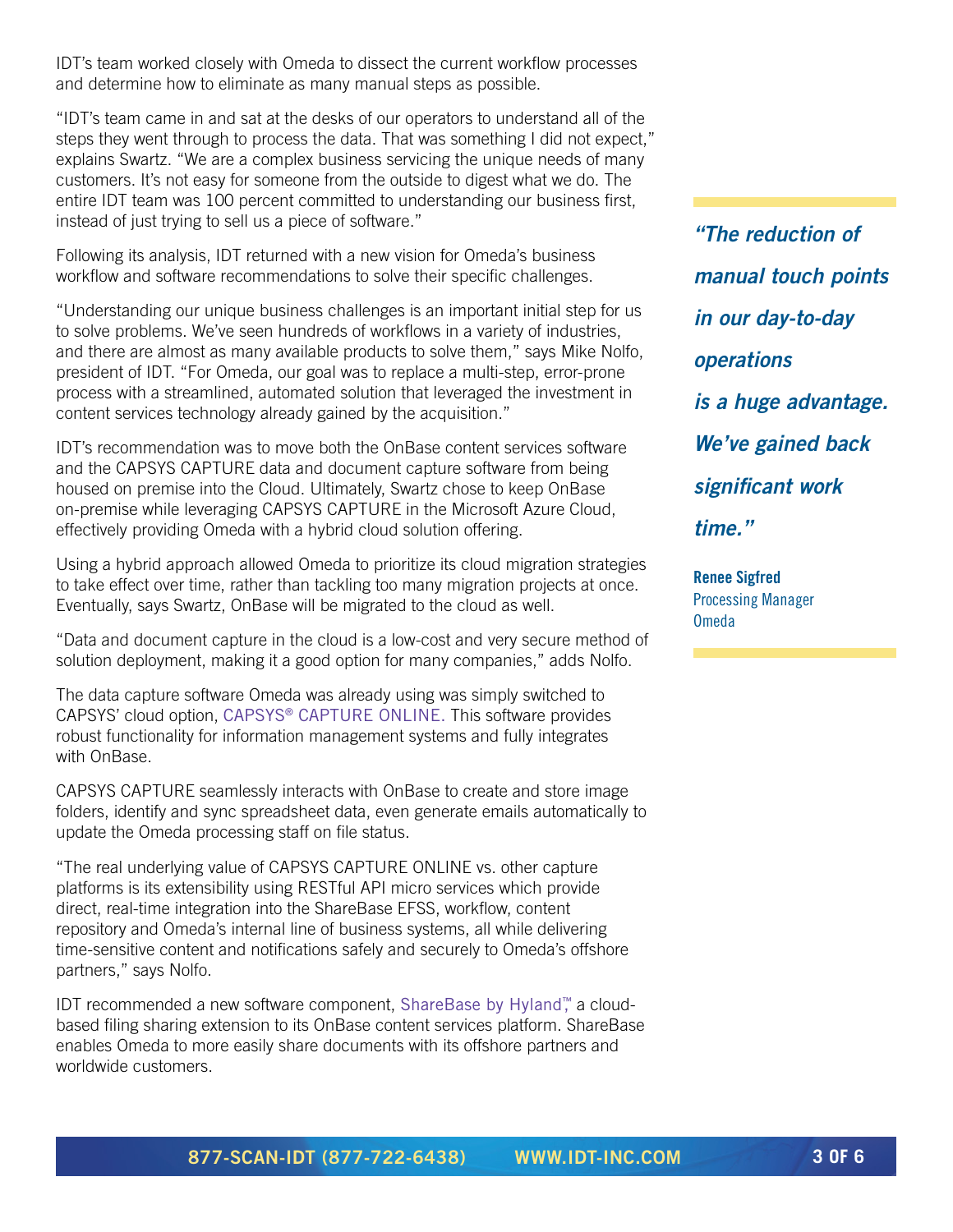"We liked having a suite of capabilities from one content services provider, in addition to standard document retrieval and storage," says Swartz. This new component further automates Omeda's business processes, adds speed and security—plus provides more data tracking controls.

### **New Efficiencies Gained**

The new software and refined workflow process implemented by IDT have been in place since July 2017, allowing Omeda to process data far more rapidly and efficiently.

"Now we simply type in a couple commands, scan the documents and send them out for compilation," notes Sigfred. "That's a drastic change from our previous process that contained several prompts and lots of file movement, making it easy to lose your place and have to start over."

Daily volume gains have also been dramatic: No longer limited by time and a labor-intensive process, Omeda is now preparing nearly 400 data batches in a single day—compared to its previous 100 plus per day.

"The reduction of manual touch points in our day-to-day operations is a huge advantage," Sigfred adds. "We've gained back significant work time. Now, one batch takes only a few minutes to complete from start to finish."

In addition to workflow efficiency, Omeda benefits through improved data quality and an enhanced ability to track each step in its entire workflow process.

"My favorite part of the new system is having a systematic check and balance in place," says Sigfred. "We went from manual checks and balances to a platform that provides reports and analytics to help us better manage our data."

As for the ultimate measure—cost savings—Swartz expects the company will reap a return on investment in less than two years.

### **New Information Management System Benefits for Omeda**

- » Reduced manual labor and errors
- » Increased throughput using existing personnel
- » Faster delivery of daily data batches
- » Enhanced communication to and from external vendors
- » Increased data control and document security
- » On-demand content access for staff and auditors

*"We went from manual checks and balances to a platform that provides reports and analytics to help us better manage our data."*

**Renee Sigfred** Processing Manager Omeda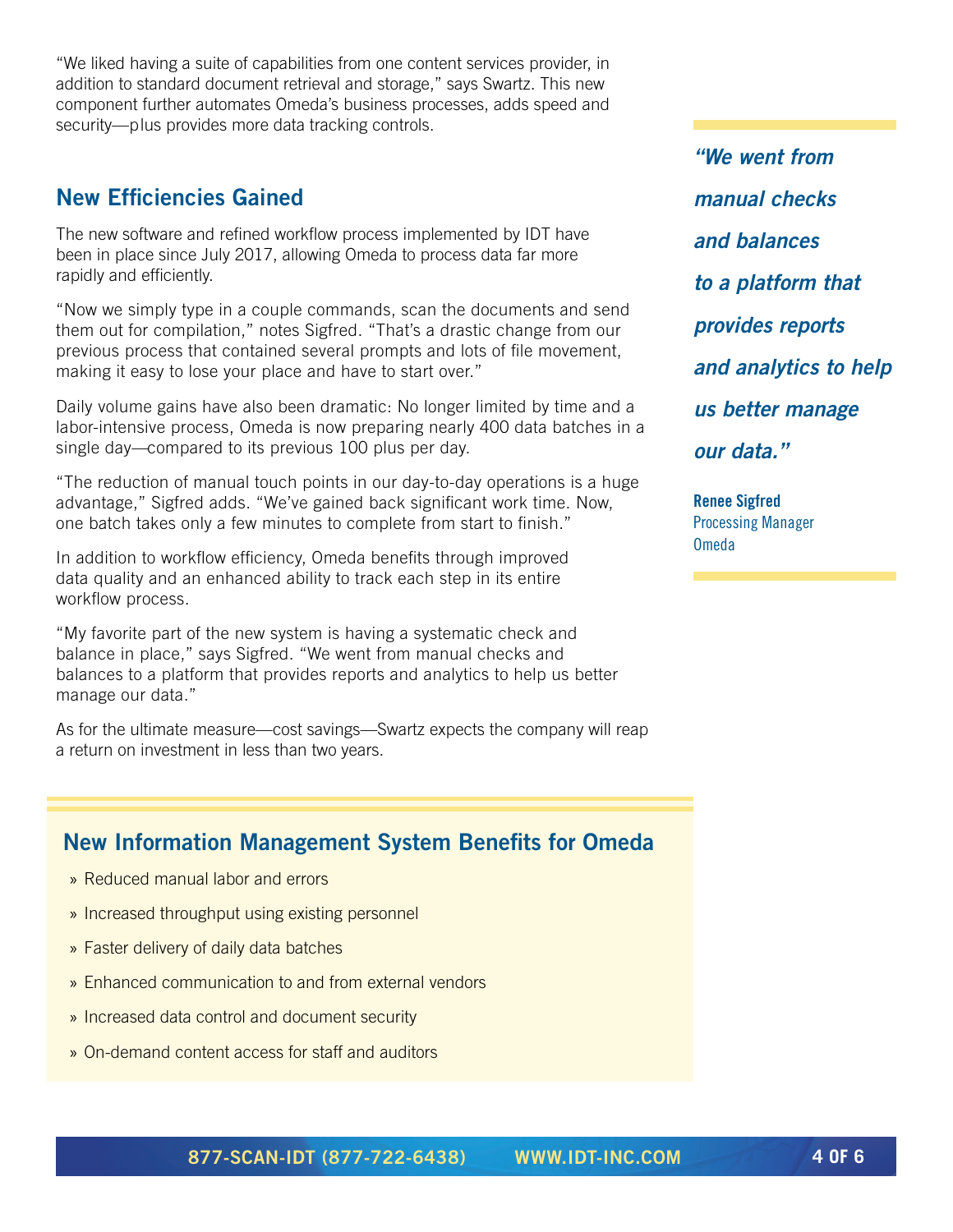## **Future Expansion and Lessons Learned**

The move away from its custom developed and maintained software to a highly configurable, scalable, enterprise-class software platform positions Omeda well for realizing future internal efficiencies in other departments.

The company plans to use the new capture and content services system deployed by IDT to more fully automate its mailroom operations, and, to eliminate bottlenecks and improve reporting in human resources, accounting and legal.

What advice can Omeda offer to other companies seeking to improve on their internal Content Services systems? Swartz recommends bringing in an expert consultant like IDT—and not telling them what to do.

"After dissecting our workflows, IDT thought outside-the-box," he says. "They were spot-on with their recommendations, and delivered what they promised: a better tool, and a better process."

*"Our services now fully transcend the old circulation management model, connecting data from multiple touch points digital, events, subscriptions, as well as offline."*

**Bryan Swartz** Senior VP of Operations Omeda

CAPSYS® CAPTURE and CAPSYS® CAPTURE ONLINE are trademarks of CAPSYS Technologies, Colorado Springs, Col.

OnBase and ShareBase are registered trademarks of Hyland Software, Westlake, OH.

**877-SCAN-IDT (877-722-6438) [WWW.IDT-INC.COM](http://www.IDT-INC.com) 5 OF 6**